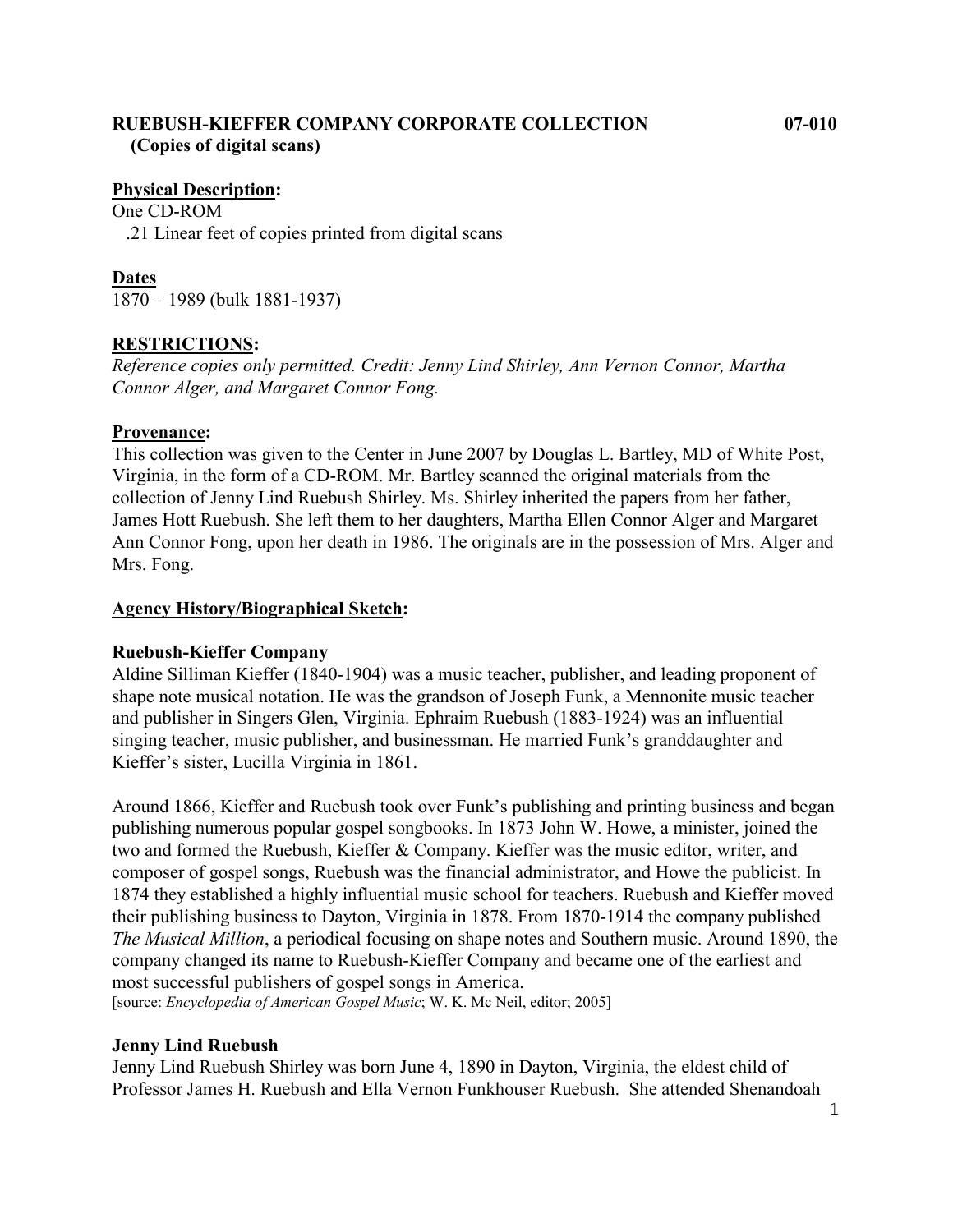#### **RUEBUSH-KIEFFER COMPANY continued**

Collegiate Institute in Dayton, Virginia, graduating in 1909. She completed her education at Ward Seminary in Nashville, Tennessee and returned to Dayton to join the faculty of SCI as an instructor in piano.

In 1915 she married Professor Garland Latimer Shirley (1882-1935), also on the faculty of SCI and an occasional editor and composer for the Ruebush-Kieffer Company in Dayton. She and Garland had one child, Ann Vernon Shirley Conner (1918-2008). In 1928 Jenny Lind began teaching music in the Rockingham County, Virginia public school system. Following her retirement in 1955, she continued to play organ and piano for her church and for a variety of civic occasions. She died at her home in Dayton, Virginia on November 20, 1986.

### Arrangement:

Dr. Douglas L. Bartley digitally scanned the documents and created the CD-ROM from which the copies were made. The series titles follow from Dr. Bartley's initial organization based on his original findings of the papers. The archivist then arranged the materials chronologically according to function. Page numbers penciled on the bottom right corners of each physical copy indicate the order in which they were received from Dr. Bartley.

### **Scope and Content:**

The Ruebush-Kieffer Company Corporate Collection documents the origins and business operations of an early and successful gospel music publishing company. The collection consists of printed digital scans of deeds, articles of agreements, correspondence, certificates, receipts, balance sheets and inventories, deeds, charter, contracts, and legal claims. The collection materials describe the history of the company and detail the publishing of specific songs and books. It also includes documents that follow the emergence of Aikin's seven-character note system as the industry standard. The collection is useful for researchers interested in the development of the Southern gospel music industry and the shape-note reform movement.

### **Location:**

The materials are located with other Manuscript Collections on the mezzanine of the special collection stacks filed by accession number.

### **Related Materials:**

The Center has secondary sources related to gospel music and the Ruebush-Kieffer Company available in the Reading Room and searchable in Voyager. Ruebush-Kieffer Company song books may be found in the rare book collection searchable through the InMagic database. Additional manuscript materials related to Ruebush and gospel music may be found in the Archives database.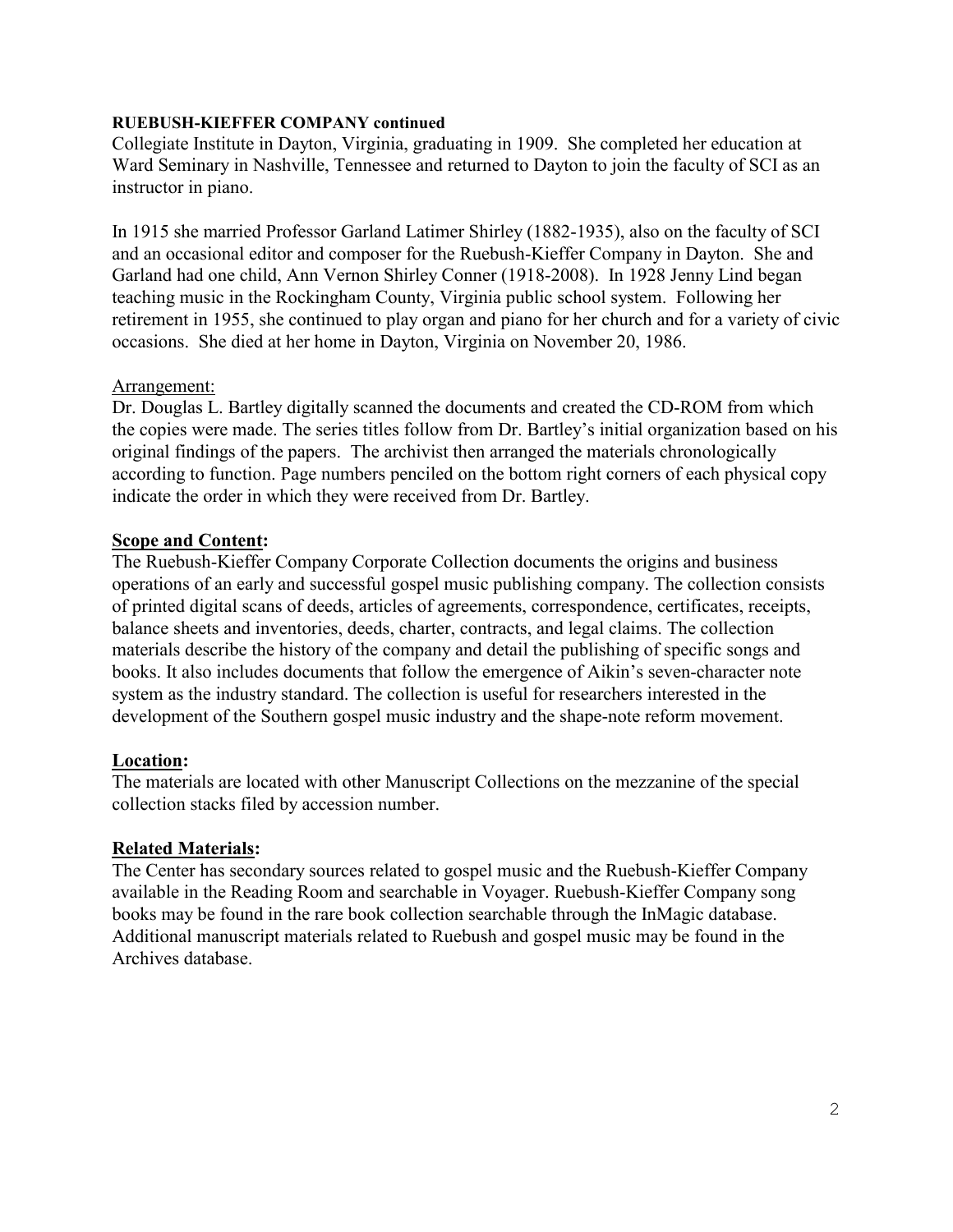## **RUEBUSH-KIEFFER COMPANY continued**

**Series Description:** [For a more detailed list of Series contents please refer to the printed finding aid in the Reading Room.]

## **Series A: Jesse Aikin Material**

## July 18, 1876 - March 12, 1881

This series consists of articles of agreements and correspondence from or to Jesse B. Aiken. Aiken was a shape note singing master and compiler of the first song book (*The Christian Minstrel*) using the seven-character note system. Beginning in 1876, Ruebush-Kieffer's publications used "Aikin's Character Notes," which became the standard of the shape note music industry. The materials in this series relate to the seven-note system, typography of the music, music engraving, selected book and song titles, and other printing logistics. The music typographer involved was J. M. Armstrong & Co. of Philadelphia, Pennsylvania.

## **Series B: Ruebush-Kieffer Company Balance Sheets and Inventories**

1889-1937

This series consists of balance sheets and inventories for the Ruebush-Kiefffer Company from 1889-1911; 1922-1923; and 1928-1937. This includes itemized lists and registers of materials, goods, machinery, and book accounts with titles all written on ledger sheets. Balance sheets are broken down into "assets and liabilities" and "books finished and unfinished."

## **Series C: Ruebush-Kieffer Company Contracts – General Business**

April 10, 1884 – April 1, 1921

This series consists of articles of agreements and a deed pertaining to Ruebush-Kieffer Company business operations. One agreement outlines character note publications by J. B. Gudgar and A. J. Showalter. Anthony Johnson Showalter (1888 – 1924) worked as a teacher, composer and agent for the Ruebush-Kieffer Co. and later began his own successful music publishing company in Dalton, Georgia. Other agreements involve company stock and royalties. The 1905 deed is for a parcel of land and a dwelling purchased from J. D. Staffer.

## **Series D: Ruebush-Kieffer Company Contracts – Music Publishing**

Feb. 24, 1881 - August 12, 1927

This series includes multiple articles of agreements, correspondence, contracts, and receipts regarding the publishing of specific music books using Aikin's seven-character notes. Music typographers involved in the publishing were Theodore A. Bacher of Philadelphia, the Philip P. Armstrong & Co., Philadelphia, and F. H. Gilson of Boston. Song composers, copyright holders, book titles and fees are indicated on each agreement.

## **Series E: Ruebush-Kieffer Company – Copyright Documents**

1870 - 1937

This series concerns the copyright of songs or books published by the Ruebush-Kieffer Company. Correspondence between the company and the Library of Congress, legal claims, and instructions for registering copyright make up the initial group. Also in this series are forty-six copyright receipts for itemized books and sixteen book and song deposits to the Library of Congress.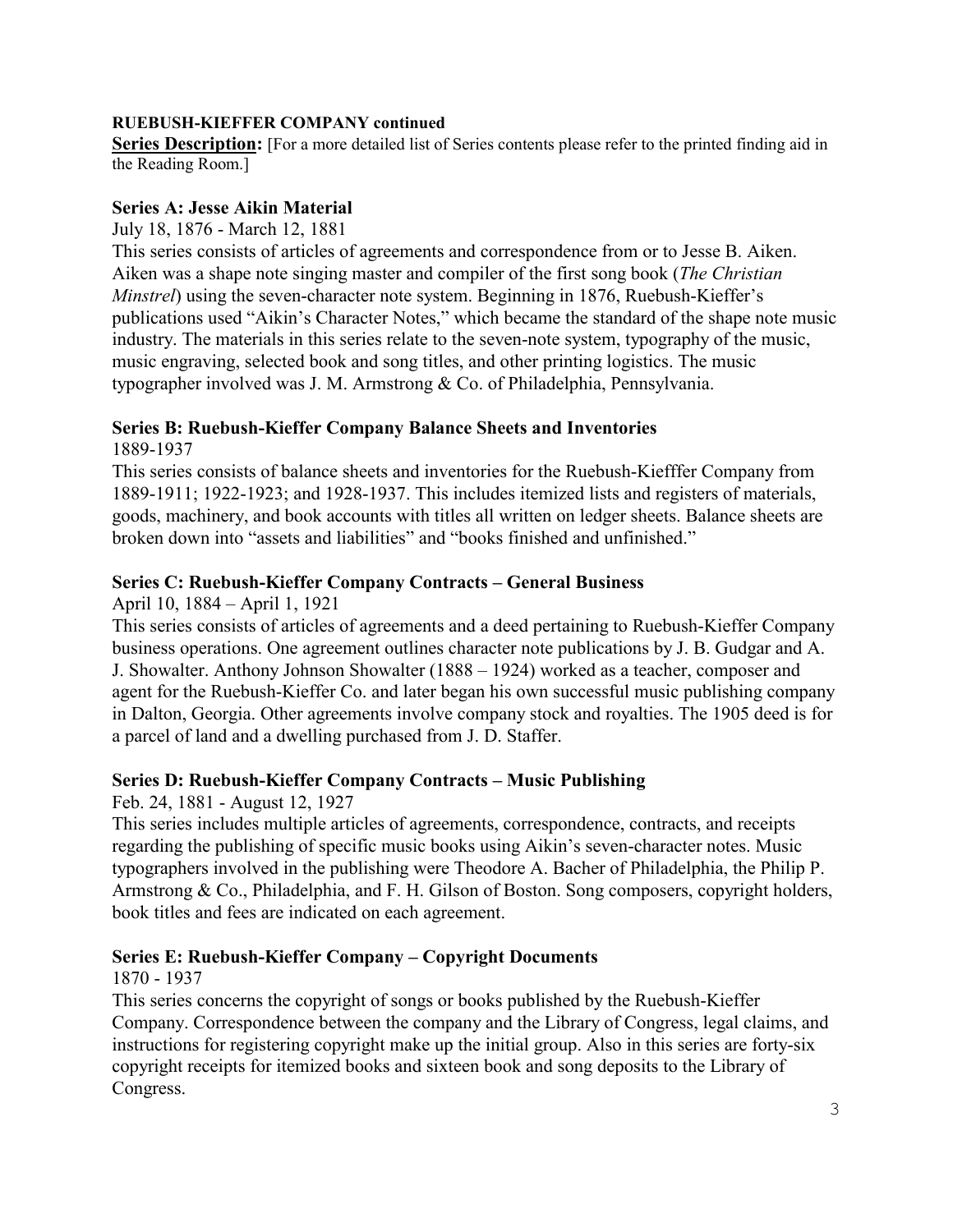## **RUEBUSH-KIEFFER COMPANY continued**

## **Series F: Ruebush-Kieffer Company – Corporate Papers**

September 30, 1878 - November 3, 1947

This series illustrates the formation of the Ruebush-Kieffer Company including documents of corporation such as an 1878 land deed, charter and articles of agreement and lot map. Later land purchases are also documented. In addition, this series contains redeemed capital stock certificates from 1895 – 1937 and various correspondence concerning the capital stock, as well as employment, insurance, and the operations of a job printing office.

## **Series G: Ruebush-Kieffer Company – Miscellaneous Materials and Articles from Jenny Lind Shirley Collection**

September 6, 1881 - July 27, 1989

A variety of documents make up this series, which were collected by Jenny Lind Ruebush Shirley. It includes articles of agreement, receipts, certificates, correspondence, newspaper clippings, and magazine articles about the Ruebush-Kieffer Company. Of note is a music catalog from the music publisher, T. A. Bacher of Philadelphia and articles pertaining to Joseph Funk. Many of the newspaper clippings and articles are from or about Grace Showalter, Librarian of Menno Simon Historical Library and Archives and author of a Ruebush-Kieffer bibliography in 1975.

# **Series H: Ruebush-Kieffer Company – New Building**

127 pages scanned

This series has not been printed. The contents pertain to building a new facility for the Ruebush Keiffer Company in Dayton, Virginia 1905-1907. See detailed list

## **Folder/box list:**

| Box # Folder #        | <b>Description</b>                                                                                                                                                                                             |
|-----------------------|----------------------------------------------------------------------------------------------------------------------------------------------------------------------------------------------------------------|
| <b>Box 1 Folder 1</b> | <b>Series A: Jesse Aikin Material</b>                                                                                                                                                                          |
|                       | Articles of Agreement between J. B. Aikin, J. M. Armstrong & Co., and<br>Ruebush, Kieffer & Co.; July 18, 1876 and September 1, 1880.<br>Correspondence from/to J.B.Aiken September 13, 1880 - March 12, 1881. |
| <b>Folder 2</b>       | <b>Series B: Ruebush-Kieffer Company Balance Sheets and Inventories</b><br>Balance sheets and inventories for 1889-1911; 1922-1923; and 1928-1937.                                                             |
| Folder 3              | Series C: Ruebush-Kieffer Company Contracts – General Business<br>Articles of Agreements and a deed. April 10, 1884 – April 1, 1921                                                                            |
| Folder 4              | Series D: Ruebush-Kieffer Company Contracts – Music Publishing<br>"Papers and Correspondence of Aiken, Gilson, Armstrong and others in<br>reference to Character Notes." Feb. 24, 1881 - August 12, 1927.      |